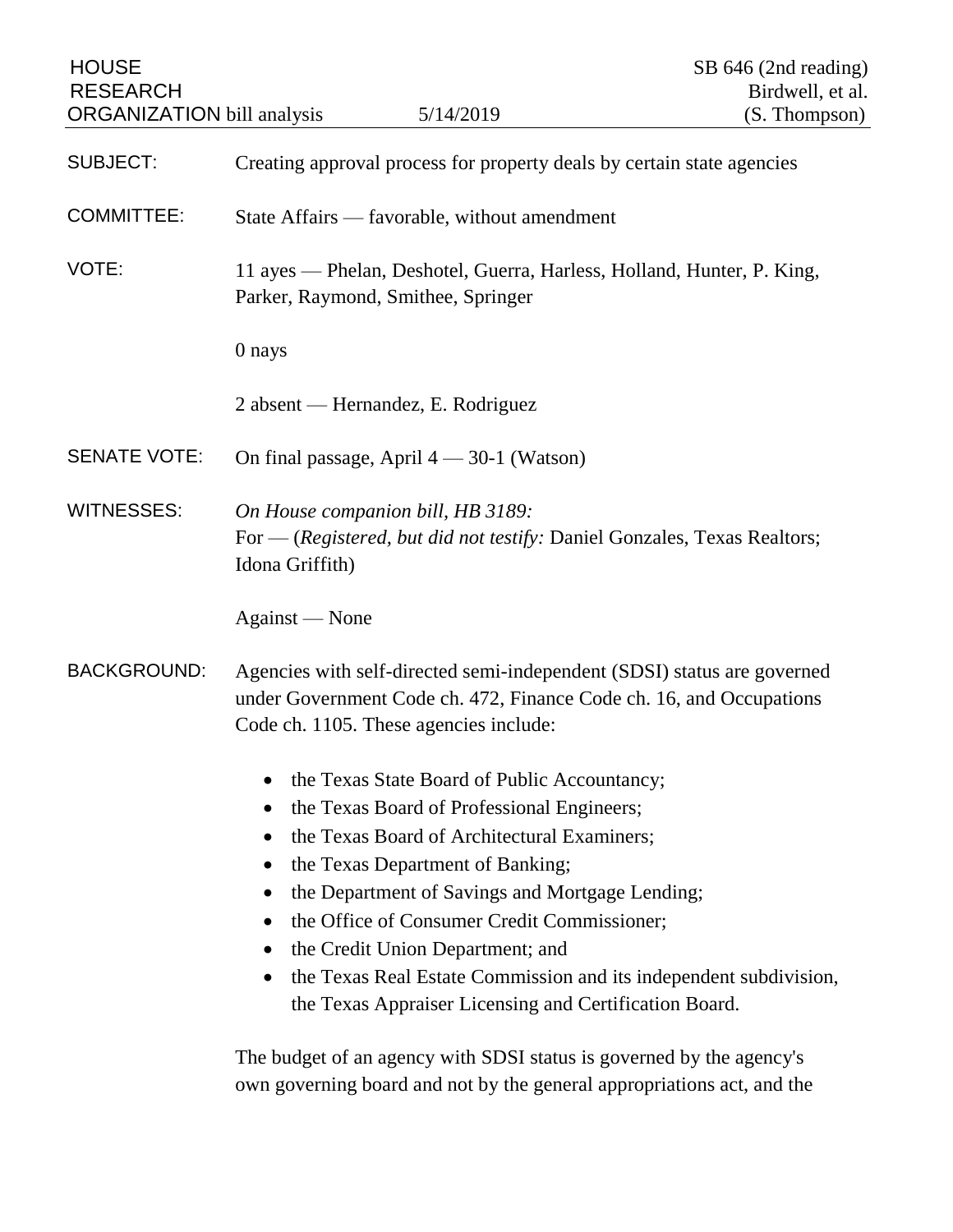## SB 646 House Research Organization page 2

agency may not incur costs to the general revenue fund. DIGEST: SB 646 would require a state agency that had self-directed semiindependent (SDSI) status under state law to obtain written authorization from the governor before allocating money to purchase real property or to construct a building on real property. The bill would not limit the authority of the Legislature under other law to authorize construction projects or the purchase of real property. To apply for authorization under the bill, an SDSI agency first would be

required to submit to the Texas Facilities Commission a detailed description of the proposed property purchase or construction project, an explanation why the agency needed the purchase or project, and a request for an analysis by the commission of any available state property or building that would satisfy the agency's need. The agency would submit the analysis to the governor.

The agency also would submit to the governor a request for written authorization for the property purchase or construction project that included a detailed description of the purchase or project, the total amount of money required to complete the purchase or project, and the agency's justification for the project.

The bill would require an SDSI agency that received written authorization from the governor to collaborate with the Texas Facilities Commission on the purchase or project and to notify the commission and the General Land Office on completion of the purchase or project.

The bill would authorize the governor to adopt rules to implement the bill, including initial rules in the manner provided by law for emergency rules.

If an SDSI agency already had allocated money for a property purchase or construction project before the effective date of the bill but had not completed the purchase or begun the construction, the agency would be required by January 1, 2020, to make a report to the governor on the